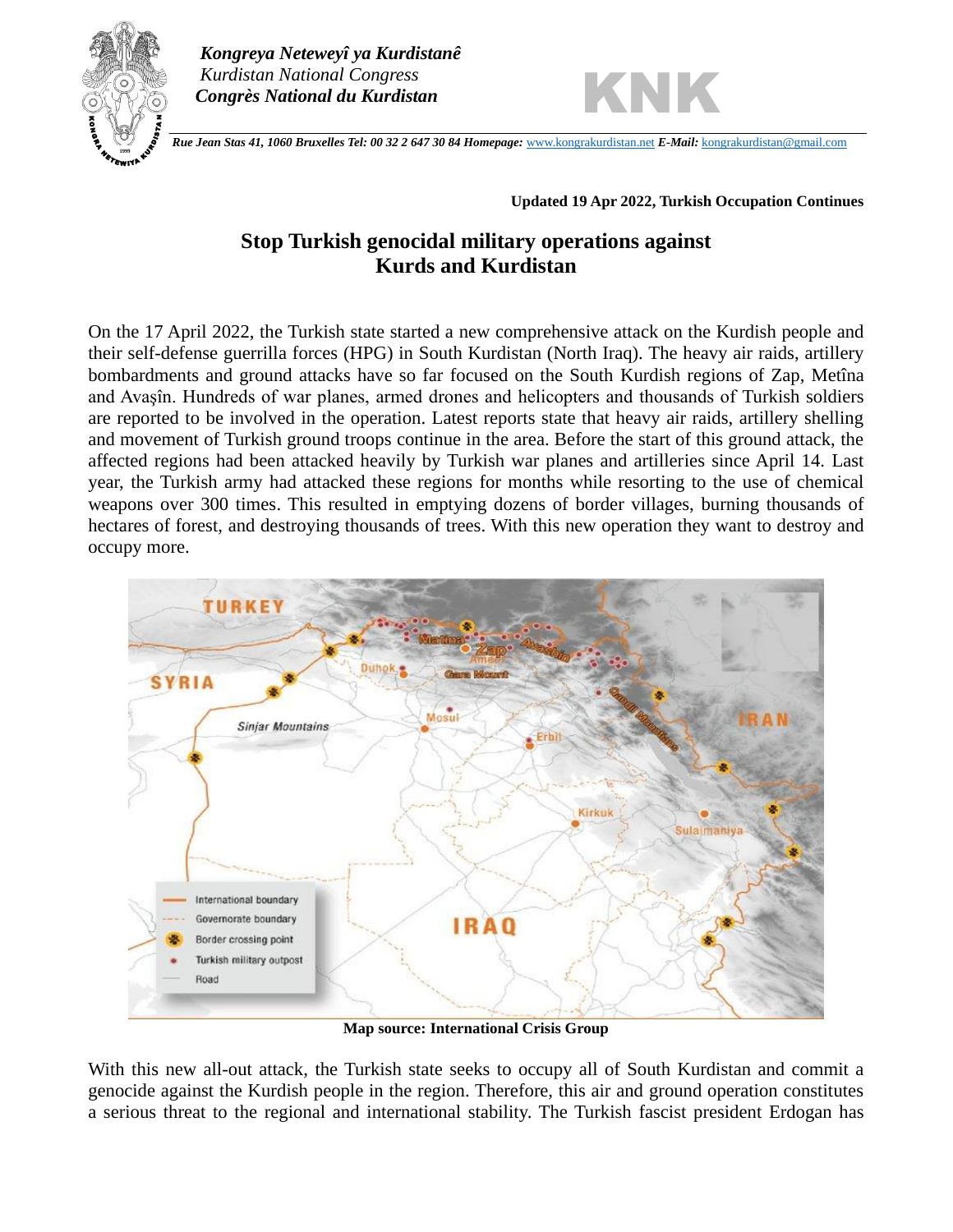given order for this attack, since he assumes that the attention of the international community is completely focused on the war in Ukraine. Thus, he wants to benefit from the current situation and carry out yet another attack against the Kurdish people. This occupation war once again shows that Erdogan is trying to manipulate the international community by claiming that he is working to achieve peace and stability in Ukraine. Yet, last night´s start of Turkey´s attacks on South Kurdistan makes it clear that Erdogan is only making these claims in order to allow his dictatorial regime to carry out attacks and occupations in Kurdistan. Unfortunately, this manipulative policy by Erdogan seems to have gained a relative success to silence the US, UN and EU member states and the main stream media in order to continue on his military actions which destabilizes the region and the world.

The current operations are not just a war on the PKK but also a clear attack on civilians across the Kurdistan regions in Turkey, Iraq and Syria. Erdogan`s main goal and ideological conviction is to destabilize the region, occupy Kurdistan and carry out a genocide against the Kurdish people. Therefore, it is important to acknowledge that the new attack on South Kurdistan aims to occupy South Kurdistan as a whole – including the oil-rich regions of Mosul and Kirkuk, thus constituting a clear violation of all legal, moral and international norms. After the IS dirty inhuman and genocidal attacks in the region which were/are a big threat against the world but now Erdogan is doing the same but with the help of NATO equipment's. Only one day before Erdogan started his new occupation in South-Kurdistan, the Turkish army and its mercenaries attacked the Christians Easter in the villages on then Tel-Tamir front, including the Christian-Assyrian villages of the Khabur Valley in North-East Syria.



In a first statement last night, the Press Center of the HPG (People`s Defense Forces) published the following information about the new occupation operation: "The Turkish state has launched occupation attacks on the areas of Şikefta Birîndara, Kurojahro and Çiyayê Reş in the Zap region. These areas are being bombed massively, and attempts are being made to deploy soldiers in the area with the help of helicopters. The attack on the Zap region is not taking place from the north [i.e., Turkey] but from the south [i.e. KDP controlled areas]. The flights [of Turkish war planes and armed drones] are taking place from the Bamernê-Amêdî area via Şîladizê. Reliable sources told the journalists in the region that at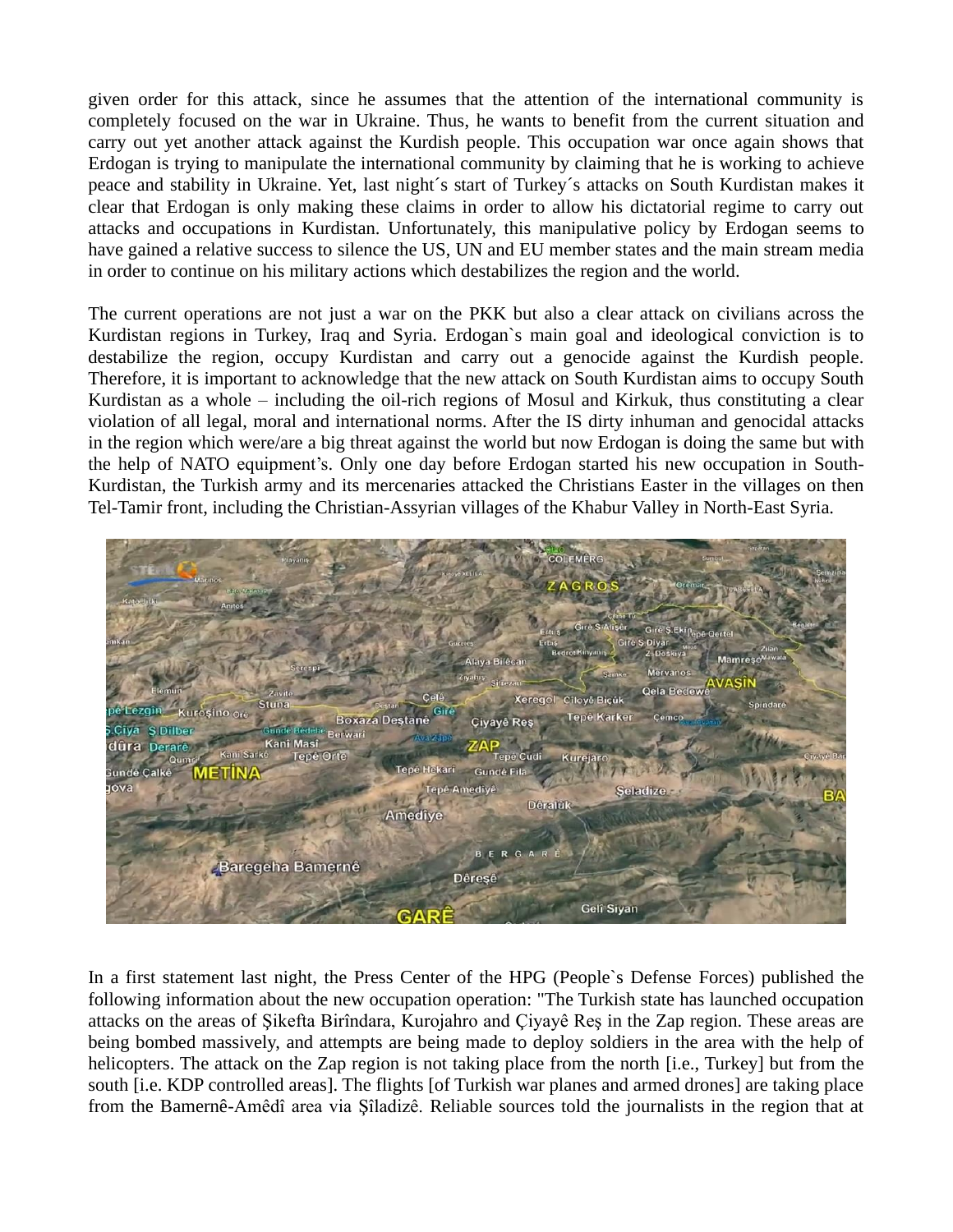least 44 Turkish soldiers, 6 of whom were high-ranking officers including one major, were killed in the Zap region. Plus two UAVs (BT2) drones shot down".

The new Turkish military operation comes just three days after KRG PM Masrour Barzani meeting with Turkey's Erdogan. This clearly shows that the Turkish state is receiving active support from the KDP (Kurdistan Democratic Party) for its occupation attacks on South Kurdistan.



### **OUR URGENT DEMANDS:**

- ➢ The Iraqi government, the Kurdistan Regional Government (KRG) and the Kurdish Parliament in Erbil need to urgently take a stance against these attacks and file a complaint against the Turkish state at the United Nations (UN). The Turkish state and its collaborators need to be condemned and punished for their occupation attacks.
- ➢ We call on all member states of the UN and the EU as well as on the USA to take a clear stance against the occupation of South Kurdistan and the renewed war started by the Turkish state. If this war is not stopped, it will only further destabilize the whole region.
- $\triangleright$  We especially call on the international public, human rights organizations, civil society organizations and the international media to raise their voice against this dirty war. Taking a stance against the Turkish government`s war of annihilation and genocide against the Kurdish people, the Freedom Guerrillas and Kurdistan`s nature means standing up against fascism.
- ➢ We call on all governments and international organisations, including the UN, the NATO, the EU, the Council of Europe and the Arab League, to take an urgent action against this violation of international law and to demand the Turkish army to withdraw its troops from South Kurdistan, and halt all arms exports to Turkey.
- $\triangleright$  We call on political parties, human rights organisations, organisations for peace, trade unionists and activists to oppose this Turkish aggression and occupation
- ➢ We must break the silence on Turkey's invasion of South Kurdistan and take action!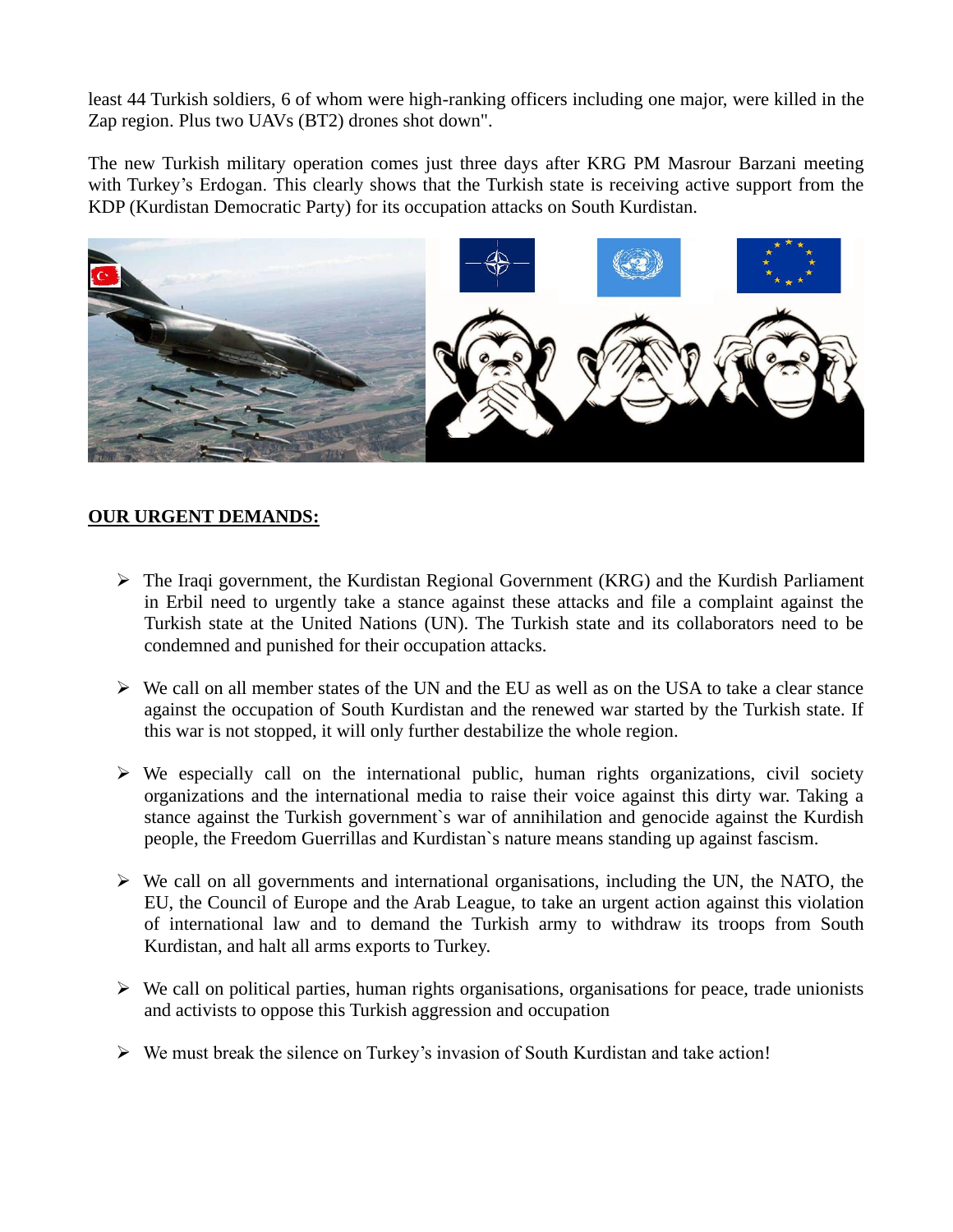

**Kurdish people demonstrating against Turkish invasion in South Kurdistan**

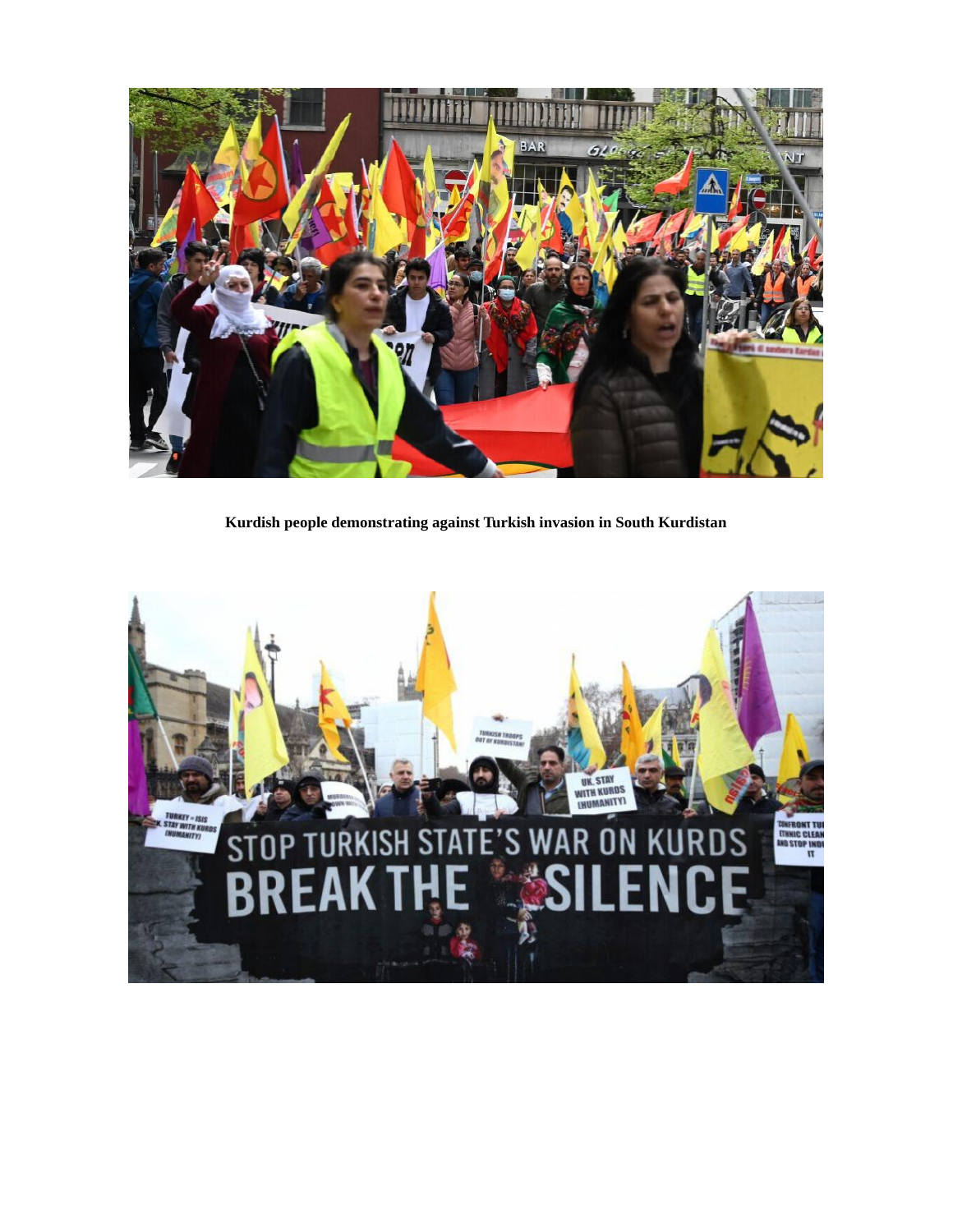## **STRONG REACTIONS TO TURKISH MILITARY AGGRESSION BY THE KUDS AND IRAQI OFFICIALS**



### **Christian Peacemaker Teams - Iraqi Kurdistan:**

Prior to launching Claw-Lock operation the Turkish air force bombed Shiladze, Deraluk and Kani Mase surrounding villages almost 50 times. Also, dozens of Turkish soldiers were deployed from helicopters to the mountain ranges in the Nerwa-Rekan area.

[https://twitter.com/cptiraq/status/1516022105934082049?t=mOqupxmhwfgn](https://twitter.com/cptiraq/status/1516022105934082049?t=mOqupxmhwfgn47n6-qZxng&s=03) [47n6-qZxng&s=03](https://twitter.com/cptiraq/status/1516022105934082049?t=mOqupxmhwfgn47n6-qZxng&s=03)



### **The Executive Council of the Kurdistan National Congress (KNK):**

"While Turkish President Recep Tayyip Erdogan is trying to play the role of mediator in the Ukraine war and portray himself as a peacemaker, he has now launched a renewed, large-scale military offensive against South Kurdistan (northern Iraq), another unprovoked campaign by the Turkish Armed Forces to invade, depopulate, and occupy more of the area. Once again, the true face of Erdogan, that of an aggressor and occupier, can be seen in Kurdistan. A policy of denial and war against the Kurdish people is a central principle of the Turkish state and Erdogan's leadership, and Erdogan's transparent efforts

to act as a mediator on the internal stage serve only to distract from the destructive role that Erdogan continues to play in Turkey, Kurdistan, and throughout the wider region".

<http://www.kongrakurdistan.eu/en/war-against-the-kurds-will-not-prevent-erdogans-downfall/>



#### **The Kurdish Democratic Societies Congress in Europe (KCDK-E)**

"The Turkish state has launched an all-out occupation attack on the Medya Defense Zones. The guerrilla areas are attacked within the framework of the concept that became public before. The attacks are carried out from the air and on the ground.

We call our people in Europe, Canada and Australia to attention and immediate actions against the occupation attack. The bombing of the Medya Defense Zones is aimed at annihilation. Our people must take a stand against the occupiers and treacherous collaborators and stand

behind their freedom fighters. For this reason, in the spirit of mobilization, we call for action everywhere today and tomorrow."

[https://anfenglishmobile.com/news/kcdk-e-calls-for-action-against-turkish-invasion-in-south-kurdistan-](https://anfenglishmobile.com/news/kcdk-e-calls-for-action-against-turkish-invasion-in-south-kurdistan-59389)[59389](https://anfenglishmobile.com/news/kcdk-e-calls-for-action-against-turkish-invasion-in-south-kurdistan-59389)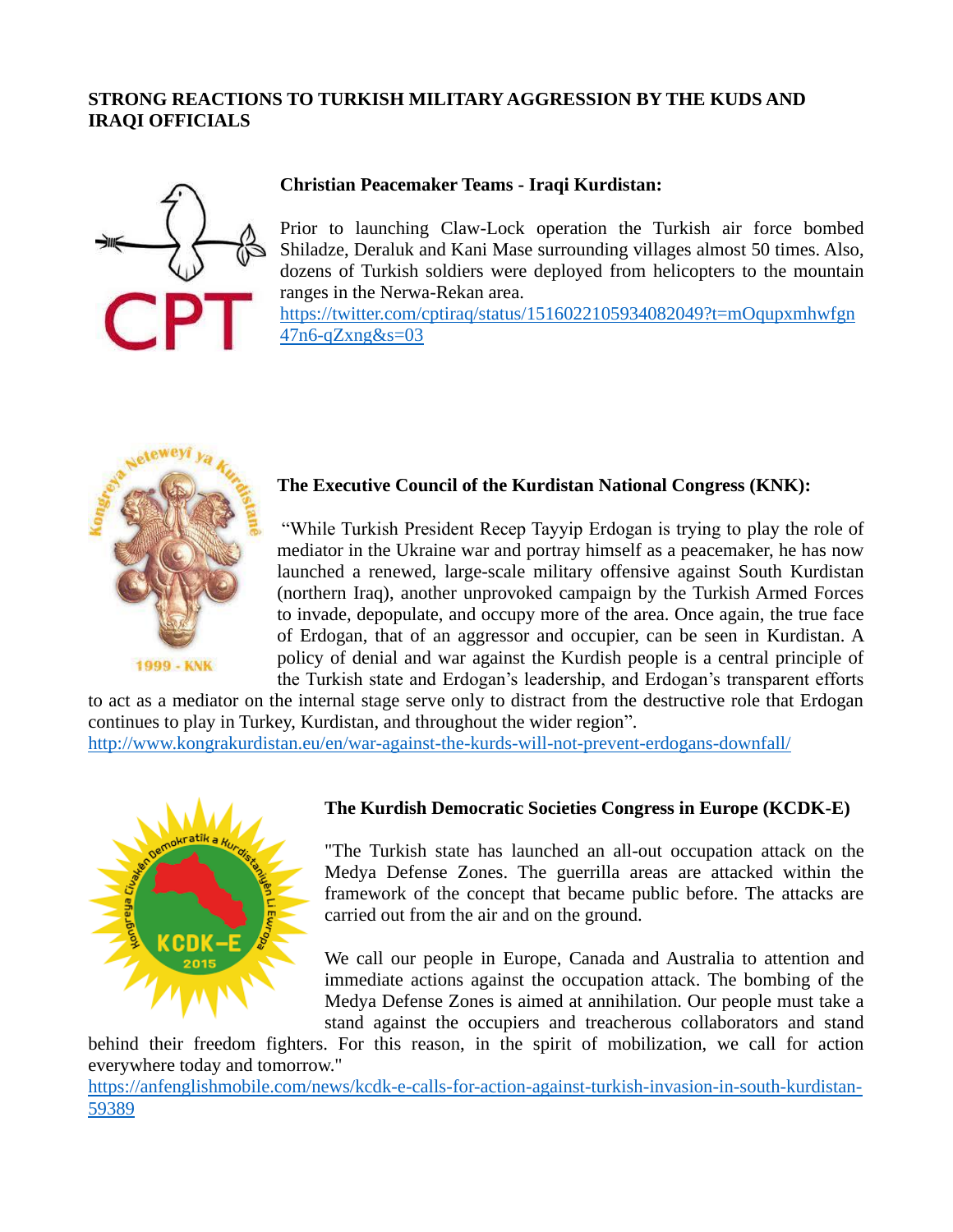

region.

## **People's Defense Forces (HPG): At least 44 Turkish soldiers were killed in Zap: reports**

"It is reported that the Turkish army has suffered heavy losses in its ongoing invasion operation in the Zap region of the guerrilla-held Medya Defense Zones in southern Kurdistan (northern Iraq), launched on April 17.

Reliable sources told the journalists in the region that at least 44 Turkish soldiers, 6 of whom were high-ranking officers including one major, were killed in the Zap

It is reported that the Turkish major belonged to the Tatvan Bitlis Commando Force and died after being seriously injured in a sabotage action carried out by the guerrilla forces.

32 other Turkish soldiers are reported to have been injured following the guerrilla actions in the Zap region.

The Turkish state has so far confirmed that only a lieutenant, a member of Turkish Special Forces was killed, and 4 soldiers were injured during its cross-border military campaign.

HPG Press Centre, on the other hand, reported that many Turkish soldiers had been killed" <https://anfenglishmobile.com/kurdistan/at-least-44-turkish-soldiers-were-killed-in-zap-reports-59412>



## **Iraqi President Barham Salih:**

"We closely follow the attacks launched by the Turkish state," he said, adding that "these attacks clearly threaten our national security. These ongoing attacks were carried out in spite of us. We have previously called for these attacks to be stopped. Our Iraqi foreign policy and state decisions absolutely reject the attacks of the Turkish state. We will not accept this in any way"

[https://anfenglishmobile.com/news/iraqi-president-barham-salih-](https://anfenglishmobile.com/news/iraqi-president-barham-salih-turkish-state-s-attacks-are-clear-threat-to-national-security-59410)

[turkish-state-s-attacks-are-clear-threat-to-national-security-59410](https://anfenglishmobile.com/news/iraqi-president-barham-salih-turkish-state-s-attacks-are-clear-threat-to-national-security-59410)



## **Leader of the Sadr movement Muqtada Al Sadr:**

Muqtada Al Sadr, the leader of the Sadr movement said he condemns and considers the Turkish state's attacks on the Kurdistan Region a violation of Iraq's sovereign rights. Sadr underlined that if the attacks continue, they will not remain silent, and urged the Turkish state to solve the problems through dialogue. Sadr also said that they are ready to contribute to the solution of problems through dialogue and democratic methods.

[https://anfenglishmobile.com/news/muqtada-al-sadr-says-turkish-attacks-a-violation-of-iraqi](https://anfenglishmobile.com/news/muqtada-al-sadr-says-turkish-attacks-a-violation-of-iraqi-sovereignity-59407)[sovereignity-59407](https://anfenglishmobile.com/news/muqtada-al-sadr-says-turkish-attacks-a-violation-of-iraqi-sovereignity-59407)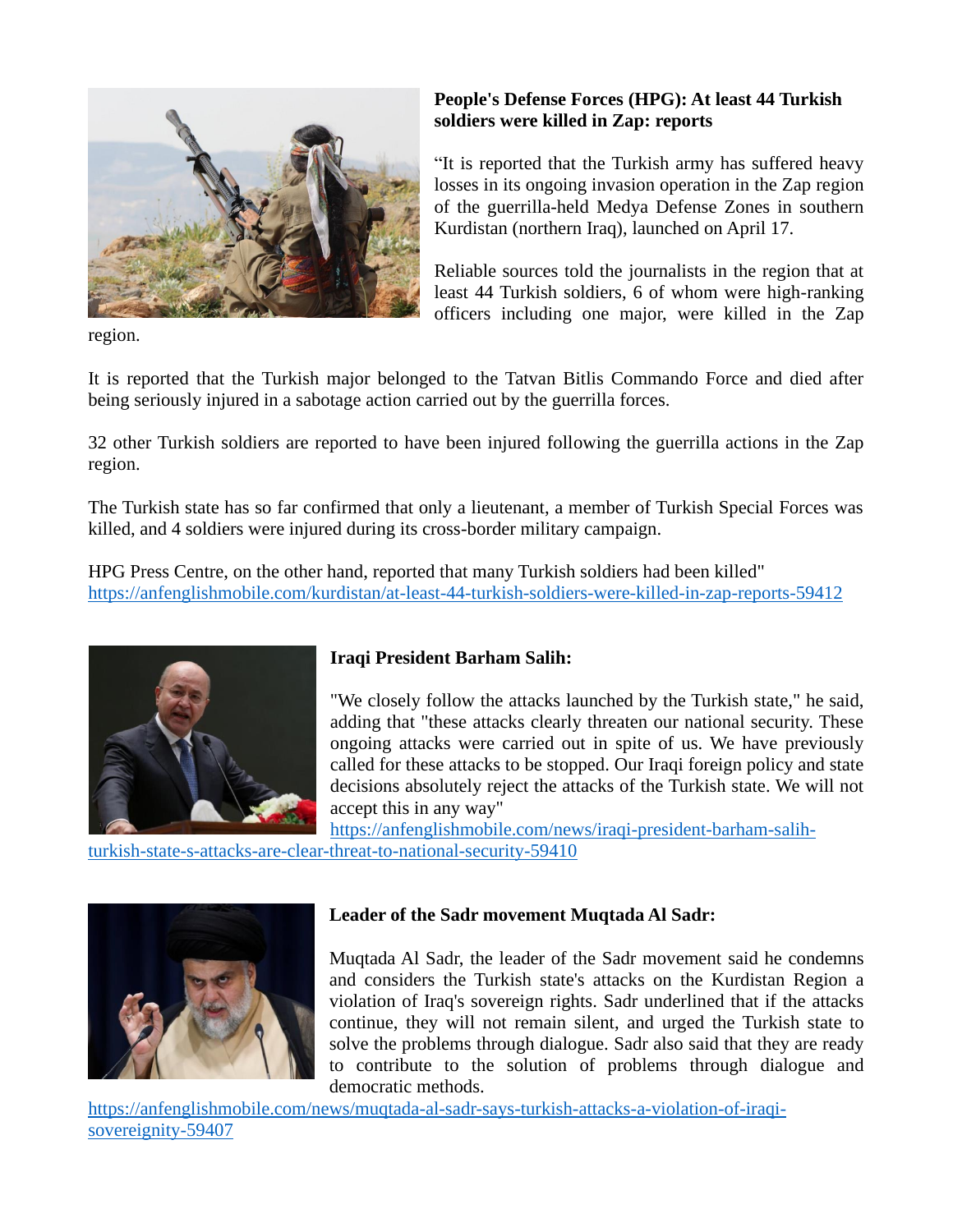

## **PUK group chair Herem Kemal Axa**

Iraqi Parliament Kurdistan Patriotic Union (PUK) Group chairman Herem Kemal Axa said that the attacks violated Iraq's sovereignty. "Turkey's operations against the territory of the Kurdistan Region, allegedly to fight the PKK, are a violation of Iraq's sovereignty and airspace. This attack is also against international principles and the neighbourly relations between Iraq and Turkey. The operations and

attacks showed that Turkey's internal problems cannot be solved with weapons. This actually deepened the problems. The Kurdish problem in Turkey cannot be resolved by military operations and by violating the sovereignty of other countries."

[https://anfenglishmobile.com/kurdistan/puk-group-chair-axa-says-turkish-state-s-invasion-attacks](https://anfenglishmobile.com/kurdistan/puk-group-chair-axa-says-turkish-state-s-invasion-attacks-violate-sovereignty-of-iraq-59401)[violate-sovereignty-of-iraq-59401](https://anfenglishmobile.com/kurdistan/puk-group-chair-axa-says-turkish-state-s-invasion-attacks-violate-sovereignty-of-iraq-59401)



## **Shiite leader Ammar Al-Hakim**

Shiite leader Ammar Al-Hakim, one of the most influential clerics in Iraq and the Shiite world, condemned the recent attacks of the Turkish state, defining them as "unacceptable".

"The aerial attack of the Turkish army against Iraqi Kurdistan is unacceptable. At a time when we urge the Iraqi government to protect the borders and to prevent any country from using Iraqi territory for its attacks, these countries have to respect Iraq's sovereignty," Al-Hakim wrote on his Twitter account.

[https://anfenglishmobile.com/kurdistan/turkish-offensive-met-with-reactions-in-iraq-and-south](https://anfenglishmobile.com/kurdistan/turkish-offensive-met-with-reactions-in-iraq-and-south-kurdistan-59415)[kurdistan-59415](https://anfenglishmobile.com/kurdistan/turkish-offensive-met-with-reactions-in-iraq-and-south-kurdistan-59415)



# **The former Prime Minister of Iraq, Haider al-Abadi**

"Turkey's continuous violation of Iraqi sovereignty is a serious matter and worsens bilateral relations. We are surprised by the suspicious silence about these abuses, which raises concerns over the responsibility of the state and political forces to protect the country and its sovereignty. We recommend Turkey to reconsider its policies concerning Iraq." al-Abadi wrote. [https://anfenglishmobile.com/kurdistan/turkish-offensive-met-with](https://anfenglishmobile.com/kurdistan/turkish-offensive-met-with-reactions-in-iraq-and-south-kurdistan-59415)[reactions-in-iraq-and-south-kurdistan-59415](https://anfenglishmobile.com/kurdistan/turkish-offensive-met-with-reactions-in-iraq-and-south-kurdistan-59415)



## **The former President of the Kurdistan Region's Parliament, Dr. Yusuf Mihemed**

"The Turkish attacks are not new; their aim is to reach and take control of Mosul province, which was once under Ottoman rule. They want to